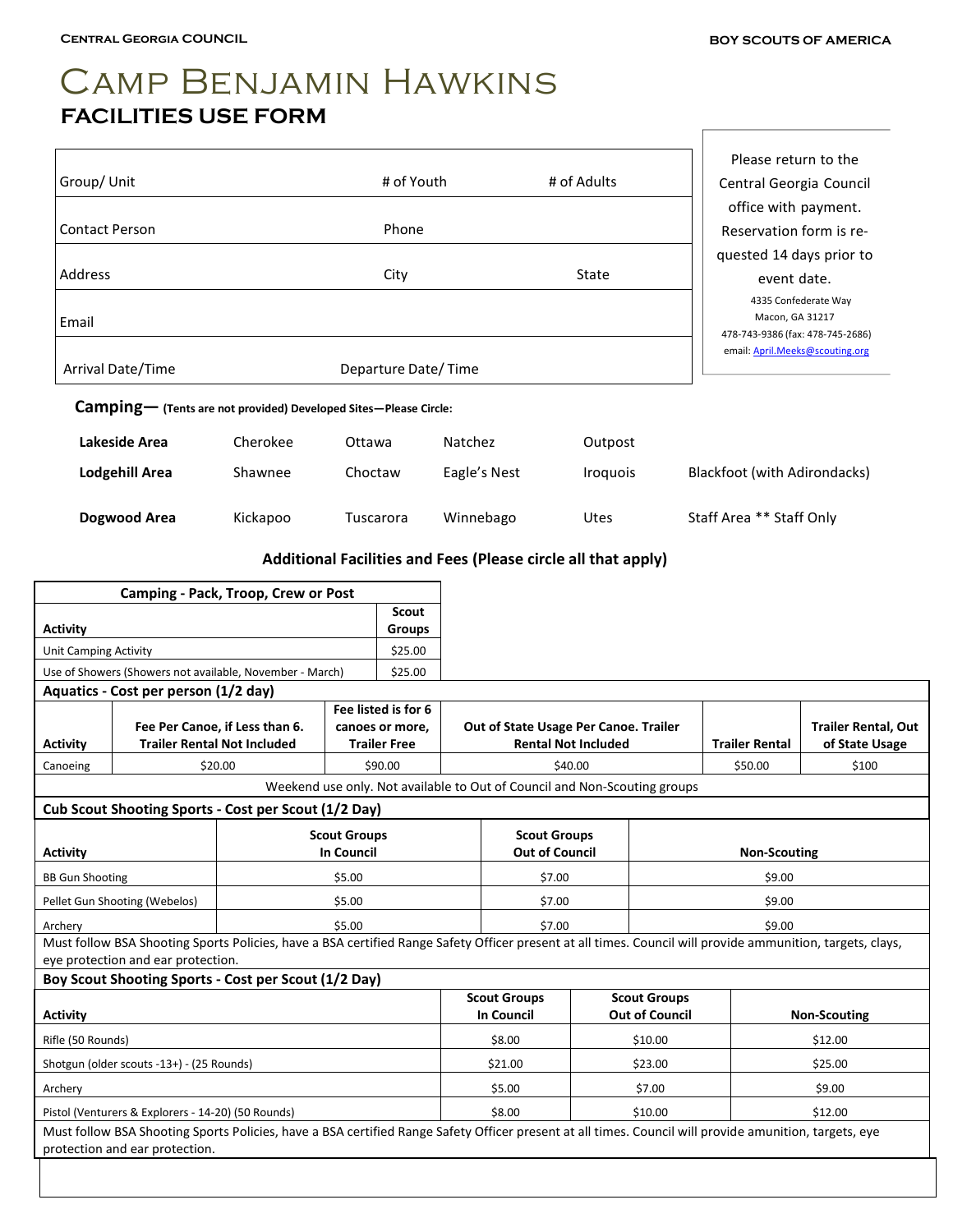| Cub Scout Climbing & Bouldering Wall - Cost per person (1/2 Day)                                                                                                                                                  |                     |                     |  |                     |  |                                                                                                                                                                  |  |  |
|-------------------------------------------------------------------------------------------------------------------------------------------------------------------------------------------------------------------|---------------------|---------------------|--|---------------------|--|------------------------------------------------------------------------------------------------------------------------------------------------------------------|--|--|
| <b>Activity</b>                                                                                                                                                                                                   |                     | <b>Scout Groups</b> |  | <b>Non Scouting</b> |  | <b>Each Instructor</b>                                                                                                                                           |  |  |
| 1/2 Day Cub Scout Climbing                                                                                                                                                                                        |                     | \$15.00             |  | \$20.00             |  | \$50.00                                                                                                                                                          |  |  |
| Full Day Cub Scout Climbing                                                                                                                                                                                       |                     | \$25.00             |  | \$30.00             |  | \$70.00                                                                                                                                                          |  |  |
| 1/2 Day Webelos Climbing/Repelling                                                                                                                                                                                |                     | \$15.00             |  | \$20.00             |  | \$50.00                                                                                                                                                          |  |  |
| Full Day Webelos Climbing/Repelling                                                                                                                                                                               |                     | \$25.00             |  | \$30.00             |  | \$70.00                                                                                                                                                          |  |  |
|                                                                                                                                                                                                                   |                     |                     |  |                     |  |                                                                                                                                                                  |  |  |
| Boy Scout Climbing & Rappelling - Cost per person - Instructor Ratios: 1 instructor per 6 participants                                                                                                            |                     |                     |  |                     |  |                                                                                                                                                                  |  |  |
| <b>Activity</b>                                                                                                                                                                                                   |                     | <b>Scout Groups</b> |  | <b>Non Scouting</b> |  | <b>Each Instructor</b>                                                                                                                                           |  |  |
| 1/2 Day Climbing/Rappelling-Towers                                                                                                                                                                                |                     | \$15.00             |  | \$20.00             |  | \$50.00                                                                                                                                                          |  |  |
| Full Day Climbing/Rappelling - Towers                                                                                                                                                                             |                     | \$25.00             |  | \$30.00             |  | \$70.00                                                                                                                                                          |  |  |
| Add Zip Line (Min. age 13)                                                                                                                                                                                        |                     | \$3.00              |  | \$5.00              |  | n/a                                                                                                                                                              |  |  |
|                                                                                                                                                                                                                   |                     |                     |  |                     |  |                                                                                                                                                                  |  |  |
|                                                                                                                                                                                                                   |                     |                     |  |                     |  | COPE Course (Boy Scouts Only) - Cost per person Instructor Ratios: 1 instructor per 12 participants for Low COPE - 1 instructor per 6 participants for High COPE |  |  |
| <b>Activity</b>                                                                                                                                                                                                   | <b>Scout Groups</b> |                     |  | <b>Non Scouting</b> |  | <b>Each Instructor</b>                                                                                                                                           |  |  |
| 1/2 Day Low COPE                                                                                                                                                                                                  |                     | \$15.00             |  | \$20.00             |  | \$50.00                                                                                                                                                          |  |  |
| Full Day Low COPE                                                                                                                                                                                                 |                     | \$25.00             |  | \$30.00             |  | \$70.00                                                                                                                                                          |  |  |
| 1/2 Day High COPE (Min. age 13)                                                                                                                                                                                   |                     | \$20.00             |  | \$25.00             |  | \$50.00                                                                                                                                                          |  |  |
| Full Day High COPE (Min. age 13)                                                                                                                                                                                  |                     | \$30.00             |  | \$35.00             |  | \$70.00                                                                                                                                                          |  |  |
| Add Zip Line (Min. age 13)                                                                                                                                                                                        |                     | \$3.00              |  | \$5.00              |  | n/a                                                                                                                                                              |  |  |
| <b>Facility Rental (Single Purpose Events)</b>                                                                                                                                                                    |                     |                     |  |                     |  |                                                                                                                                                                  |  |  |
|                                                                                                                                                                                                                   |                     | <b>Scout Groups</b> |  |                     |  |                                                                                                                                                                  |  |  |
| Dining Hall - Dining Room Only                                                                                                                                                                                    |                     | \$25.00             |  |                     |  |                                                                                                                                                                  |  |  |
|                                                                                                                                                                                                                   |                     |                     |  |                     |  |                                                                                                                                                                  |  |  |
| Dining Hall & Kitchen                                                                                                                                                                                             |                     | \$75.00             |  |                     |  |                                                                                                                                                                  |  |  |
|                                                                                                                                                                                                                   |                     |                     |  |                     |  |                                                                                                                                                                  |  |  |
| Kitchen Use - You must have a certified ServSafe volunteer. Certificate needs to be submitted when<br>requesting use of kitchen and brought with you upon arrival to Camp. Your ServSafe volunteer must be        |                     |                     |  |                     |  |                                                                                                                                                                  |  |  |
| present during the use of the kitchen. You must bring your own utensils, pots, pans, etc. You will need to<br>pack in and pack out all items and be checked out by either the Camp Ranger or Camp Master on duty. |                     |                     |  |                     |  |                                                                                                                                                                  |  |  |
| Indoor Sleeping Facilities (Admin. Building)                                                                                                                                                                      |                     | \$25 per night      |  |                     |  |                                                                                                                                                                  |  |  |

Additional fees may be applied to damage, loss or miss-use of facilities and/or equipment.

**Total Amount Due** \_\_\_\_\_\_\_\_\_\_\_\_\_\_\_\_\_\_\_\_\_\_\_\_\_\_\_\_\_\_\_\_\_\_\_\_\_\_\_\_

**Leader's Signature\_\_\_\_\_\_\_\_\_\_\_\_\_\_\_\_\_\_\_\_\_\_\_\_\_\_\_\_\_\_\_\_\_\_\_\_\_\_\_\_\_**

**Date Submitted**\_\_\_\_\_\_\_\_\_\_\_\_\_\_\_\_\_\_\_\_\_\_\_\_\_\_\_\_\_\_\_\_\_\_\_\_\_\_\_\_\_\_\_

| <b>OFFICE USE ONLY</b> |          |  |  |
|------------------------|----------|--|--|
| Permit No.<br>Date     | Council  |  |  |
|                        | Approved |  |  |
| Signature              | Stamp    |  |  |
|                        |          |  |  |